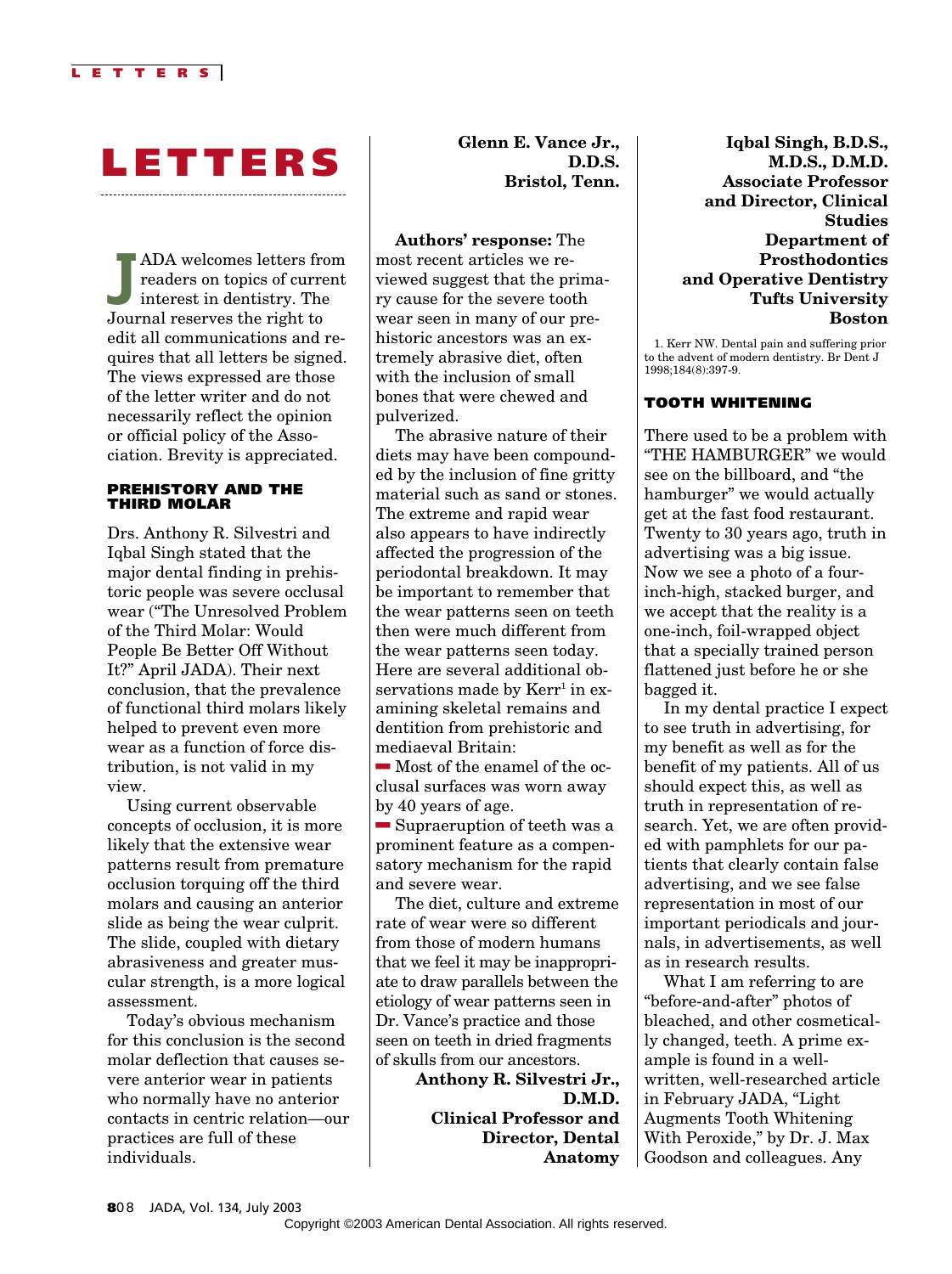dentist or auxiliary familiar with cosmetics can see a major difference between the beforeand-after pictures in Figures 4 and 5. Though I am sure there are differences due to the procedures, I object to the photographically enhanced differences.

Both "before" photos show gingiva that has muted, unnatural color, and both "after" photos show a more normal pink appearance to the gingiva. Different lighting is obvious. The before photos were taken from above, showing little reflection; the after photos were taken straight on to reflect more light, providing a lighter and whiter appearance. They should have been taken in the same light and at the same angle.

I have seen some bleaching advertisements that showed before and after photos that, through stereo imaging, are identical photos, yet one was digitally enhanced to look whiter. Awhile back, I received patient pamphlets from a company selling bleaching products that clearly showed false advertising. Some time after sending a letter stating that I could not hand out these misleading pamphlets, the company sent an apology. They stated that, after having received many complaints from doctors about the unrealistically white teeth advertised, they would reprint the pamphlets with realistic after results.

I am not belittling the extensive research, contesting the results or attacking the article mentioned above, but the photos are not up to par with the quality of the report. My issue? I would simply like to see all dental literature provide us with accurate before-and-after

photos so no one is misled.

Bleaching is the No. 1 requested cosmetic procedure. It would be very embarrassing to try to explain to every patient why his or her teeth did not bleach as white as the Kodak 110+ brightness white-papershaded teeth shown on our misleading pamphlets, brochures and educational tools. If any readers feel the same, I urge them to contact those companies or journals that continue to show us, and our patients, the big hamburger.

> **Gary McCrummen, D.D.S. Bigfork, Mont.**

**Author's response:** Dr. McCrummen has raised questions concerning the validity of the published images. First, I should emphasize that no part of the research depended on the images, and they were included only to illustrate the maximum responses seen.

In the manner of how the images were taken, I'm sure Dr. McCrummen is familiar with the old dental school trick of taking the pretherapy images on Kodachrome to emphasize the reds and the posttherapy images on Ektachrome to emphasize the blues. I am sure that Dr. McCrummen is also familiar with the difficulty in controlling wet chemistry variables. With this knowledge, we have tried to provide information that is as unbiased as possible.

As this is a serious scientific study, the images have been produced by what are accepted by the Food and Drug Administration and other regulatory agencies as the current scientific norm for image recording: unretouched digital images. The images were taken using a

Nikon 990 Coolpix (Nikon, Melville, N.Y.) using the dental light for illumination from the closest nonmacro distance for autofocus. As such, images taken may not conform to familiar norms of either Kodachrome or Ektachrome films but they are uniformly exposed under identical conditions and free from processing variables.

Dr. McCrummen points out an interesting observation that I had missed—the change in gingival color. In his critique, comment is made that gingival color is different in the after photos; to quote Dr. McCrummen, "both 'after' photos show a more normal pink appearance to the gingiva."

Actually, that is exactly what was reported in our data evaluation. The article clearly states that there was a significant reduction in Gingival Index (decreased redness) relative to baseline in all groups. I had not thought to verify this by considering the digital images. I would like to thank Dr. McCrummen for sharing this observation that seems to support our conclusions.

> **J. Max Goodson, D.D.S., Ph.D. Director, Clinical Research The Forsyth Institute Boston**

#### **MORE ABOUT TOOTH WHITENING**

We are writing with comments about the February JADA cover story, "Light Augments Tooth Whitening With Peroxide," by Dr. J. Max Goodson and colleagues. We were very surprised that JADA would publish an article that is so devoid of scientific validation or explanation. We believe that the findings report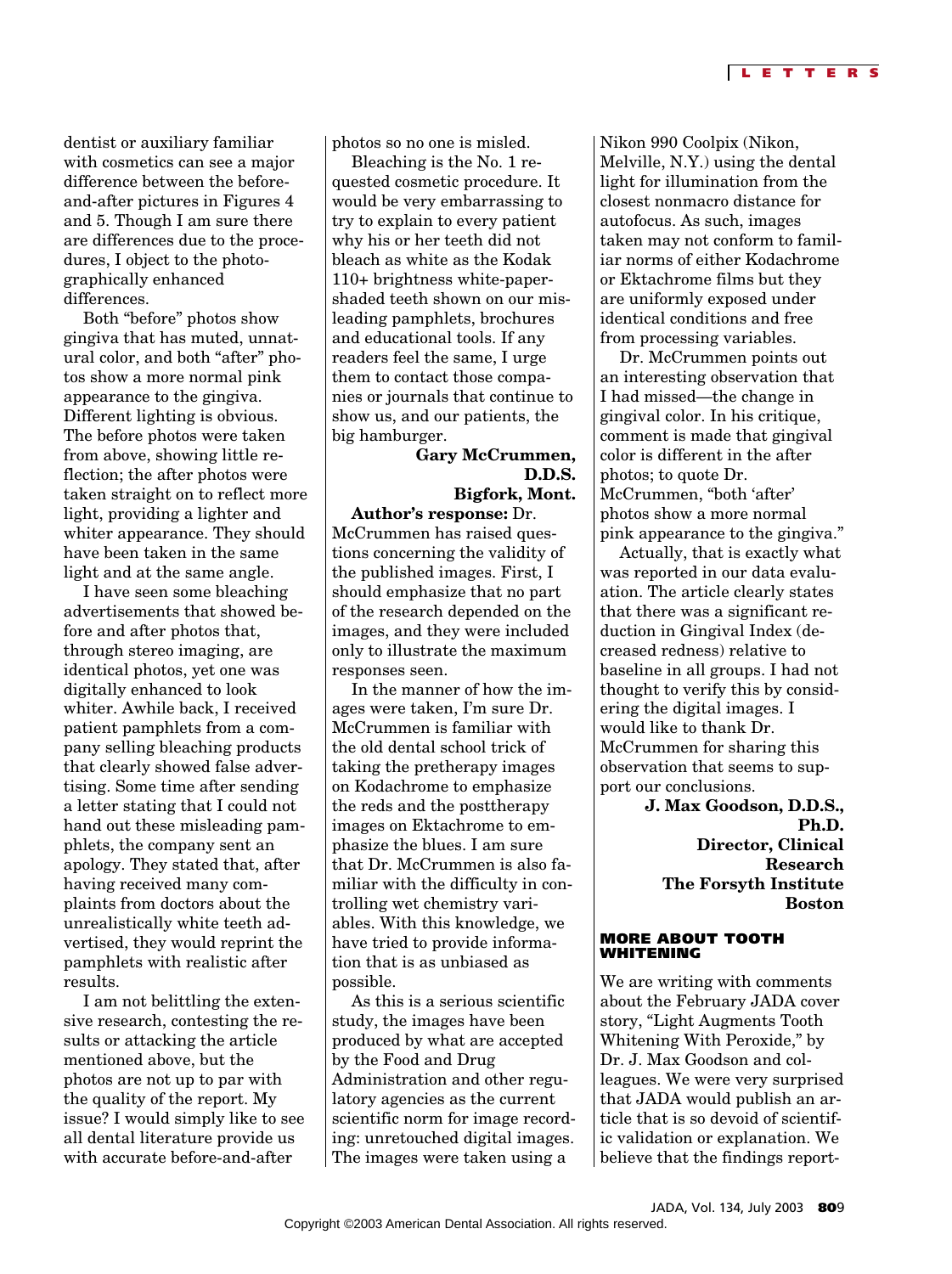ed in this study are highly suspect, and certainly are not as conclusive as the authors suggest. This is most unfortunate, because the results of this study already have been reported not only to the dental profession, but also to the general public through media, including television health segments.

We offer the following specific comments:

 $\blacksquare$  The authors state that "power bleaching" is accomplished in a single office visit. In fact, most clinicians have found that multiple appointments are required to achieve significant whitening. Previous research<sup>1</sup> has demonstrated that the most important factor is the concentration of the bleach, not the use of a light. The Papathanasiou study reported that the addition of light is of no use in bleaching whatsoever. **Example 1** Although not a peer-reviewed publication, it is interesting to note that similar results were reported in the CRA Newsletter from April 2000.<sup>2</sup> The results of a split-arch study using light and bleach versus beach alone revealed that light has no effect on the bleaching results. Even considering that 15 percent hydrogen peroxide clearly has the capacity to whiten teeth, the degree of whitening reported in the JADA article far exceeds that which can be reasonably expected from such a short-term treatment duration.

 $\blacksquare$  Multiple examiners were involved in conducting the study, but apparently not in making the shade evaluations. The article notes that "the same investigator conducted all shade guide color evaluations… ." In contrast, most clinical trials of bleaching involve two evaluators, both of whom have been

calibrated. Bleaching studies of this type should use two calibrated evaluators for increased reliability and validity, and calibration should be conducted pre- and post-study to ensure inter- and intra-rater reliability. When using two evaluators, a consensus is obtained for each case, which is far more reliable than the independent assessment of one evaluator, who can be inherently biased, whether intentionally or not. No mention of calibration, even for the one evaluator, was made in this article.

 $\blacksquare$  There is no description of whether or how the colorimeter was calibrated.

 $\blacksquare$  The authors state that reapplication of the "hydrogel" prevented teeth from drying out during treatment. However, the composition of this hydrogel is not described in the article whatsoever. Prevention of dehydration with any in-office bleaching procedure is virtually impossible, regardless of the composition of the whitener. And yet this article totally ignores the role of dehydration in the whitening process, even when it is widely known that dehydration effects result in considerable—but temporary whitening effects that can exceed the immediate whitening effects of the bleach itself.  $\blacksquare$  It also is very puzzling that no recall assessments were made following rehydration of the teeth until three and six months after treatment. A oneweek or one-month assessment would have been appropriate. Immediate posttreatment evaluations of shade changes have limited value because of the very important covariable of dehydration, which itself can account for substantial whitening

effects.

 $\blacksquare$  Figures 4 and 5 report Vita shade guide changes of 13 and nine shade units, respectively. Admittedly, the color reproduction might be imperfect (although tissue tones appear equal), but neither case appears to reflect changes of these magnitudes.

 $\blacksquare$  The subjective Vita shade data generally are far more impressive than the colorimeter data, which raises further questions about the accuracy of the Vita shades. For example, at six months, the light reportedly provided an improvement of four Vita shades. However, the colorimeter data indicate  $\Delta L^* = 0.33$  and  $\Delta b^* = -0.45$ . These are very small changes, and cannot explain a true Vita shade improvement of four. Rather, they suggest the possibility of evaluator bias in the Vita shade selections.

 $\blacksquare$  The statistical analysis appears quite impressive. However, if the data are inherently erroneous from evaluator bias or are otherwise flawed, no statistical analysis can render valid results. Moreover, it is unclear whether the statistical analysis considered each tooth or each subject (patient) as an individual case. Figure 2 certainly implies that individual teeth were used. Using teeth instead of subjects increases the sample size fourfold and clearly would impact the statistical analysis.

 $\blacksquare$  Many of the results in this study are quite remarkable, yet little explanation is offered in the Discussion section. For example, the evaluator's assessment that revealed lighter teeth at three and six months for the "light only" group is very remarkable, yet the author fails to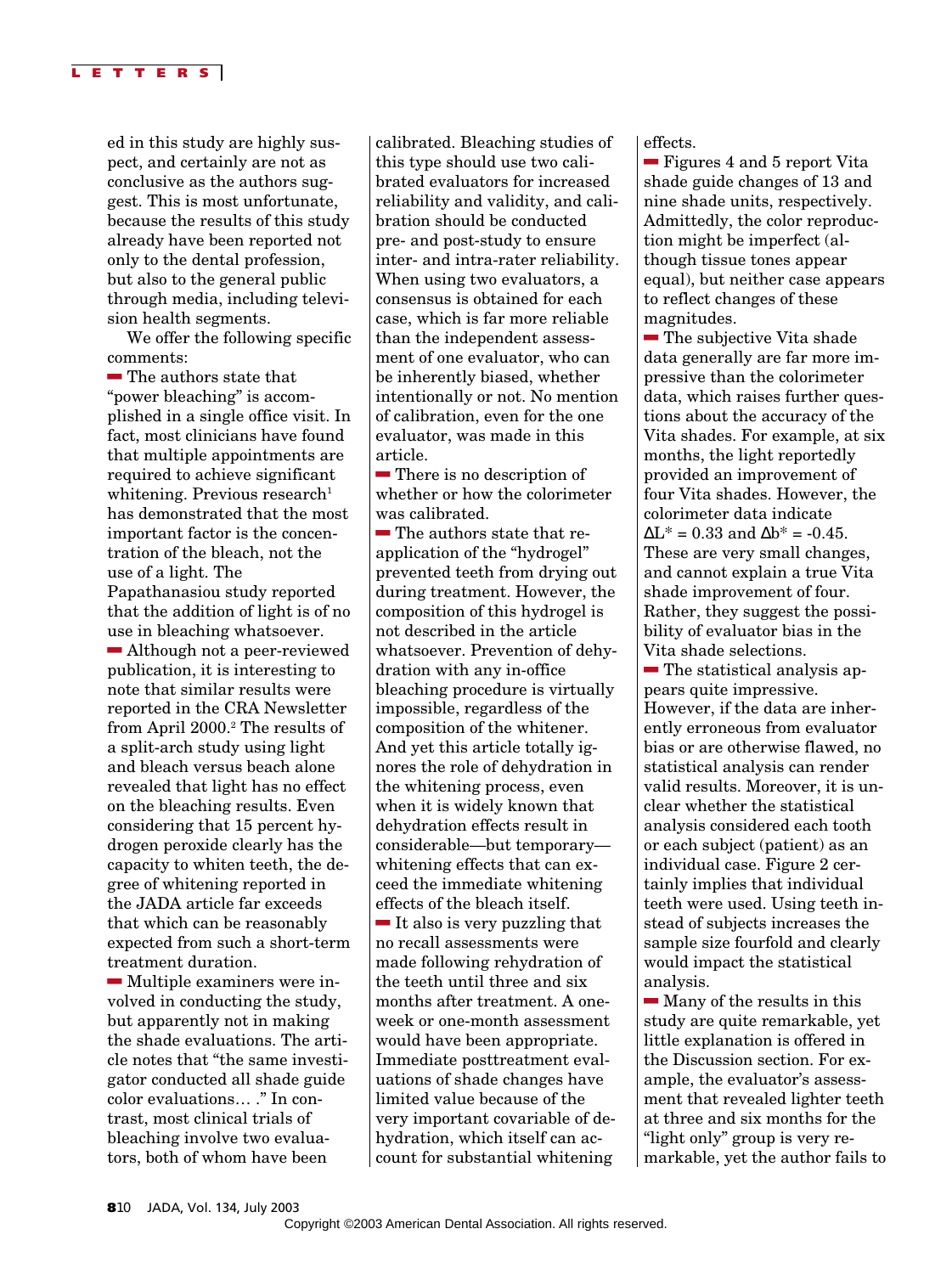adequately address why—or more importantly how—longterm whitening from one treatment exposure to the light could have occurred. This observation is indeed quite remarkable and historically unprecedented. Surely some scientific explanation, theoretical or not, is warranted.

 $\blacksquare$  Similarly remarkable results relate to the significantly improved gingival indices for all treatment groups at three and six months following only one treatment session. How can a short exposure to a light have any therapeutic benefit on gingival health? This observation, too, is astounding. Again, surely such an important finding deserves some attempt at a scientific explanation.

 $\blacksquare$  The authors attempt to relate the improved gingival health noted in the groups exposed to the peroxide as being similar to those results noted in the literature (references 24 through 26). However, these references are totally inappropriate to explain the results observed in this study, because those studies dealt with carbamide peroxide whiteners, which contain urea, which has been shown to provide significant antiplaque effects.

 $\blacksquare$  The gingival index results could be explained as either a statistical anomaly or a result of the Hawthorne effect (a distortion of research results caused by the response of subjects to the special attention they receive from researchers). The simple fact that these subjects participated in a clinical trial could have affected their oral hygiene habits.

**The entire Discussion section** is, in our opinion, superficial and highly biased in its tenor,

and does not attempt to delve into the literature to explain why the noted results occurred. It provides little in the way of a credible scientific explanation for the observed results. Even the title of the article sounds like a news headline, rather than the title of a scientific investigation.

In conclusion, we find it unfortunate that JADA saw fit to publish, and highlight on the cover, an article with so many inherent problems and unsubstantiated claims, especially when the topic is of such obvious interest to the profession and the public. A journal that is supposed to be the flagship publication for dentistry has a responsibility to ensure that only articles of sufficient scientific merit and validity are published within its pages.

**Edward J. Swift Jr., D.M.D., M.S. Professor and Chair**

**Harald O. Heymann, D.D.S., M.Ed. Professor and Graduate Program Director Department of Operative Dentistry University of North Carolina Chapel Hill**

**Gerard Kugel, D.M.D., M.S. Associate Dean for Research, Professor of Restorative Dentistry Tufts University Boston**

## **John Kanca III, D.M.D. Private practice Middlebury, Conn.**

1. Papathanasiou A, Kastali S, Perry RD, Kugel G. Clinical evaluation of a 35% hydrogen peroxide in-office whitening system. Compend Contin Educ Dent 2002;23(4): 335-46.

2. CRA Newsletter. Vital tooth bleaching, in-office. April 2000;24(4):1-3.

**Author's response:** In the following, I will address comments made by Drs. Swift, Heymann, Kugel and Kanca that relate to our article. I will reference these dentists as "letter writers" in my response. Following are comments regarding Dr. Swift and colleagues' **letter** 

**Whitening with light.** The letter writers were surprised that light by itself whitened teeth. One possible explanation lies in the basic nature of colored pigments. Molecules are colored because they absorb certain segments, leaving the unabsorbed light to be reflected. Colored molecules possess conjugated double-bonds that absorb visible light. Irradiation with high-intensity light could rupture some of the double bonds, rendering the molecule less absorbent and therefore less colored. All museum curators know that light bleaches paintings.

**Gingival health and tooth whitening.** The letter writers were also surprised that the tooth-whitening treatments resulted in decreased signs of gingival inflammation. Although we do not know the reason, we do know that several pathogenic bacteria are "black-pigmented" by virtue of their having porphyrins (for example, *Porphyromonas gingivalis*). We also know that if we shine an intense light on these bacteria they die. It is also possible that individuals were taking better care of their teeth. Studies with carbamide peroxide usage and improved gingival health were cited to indicate that others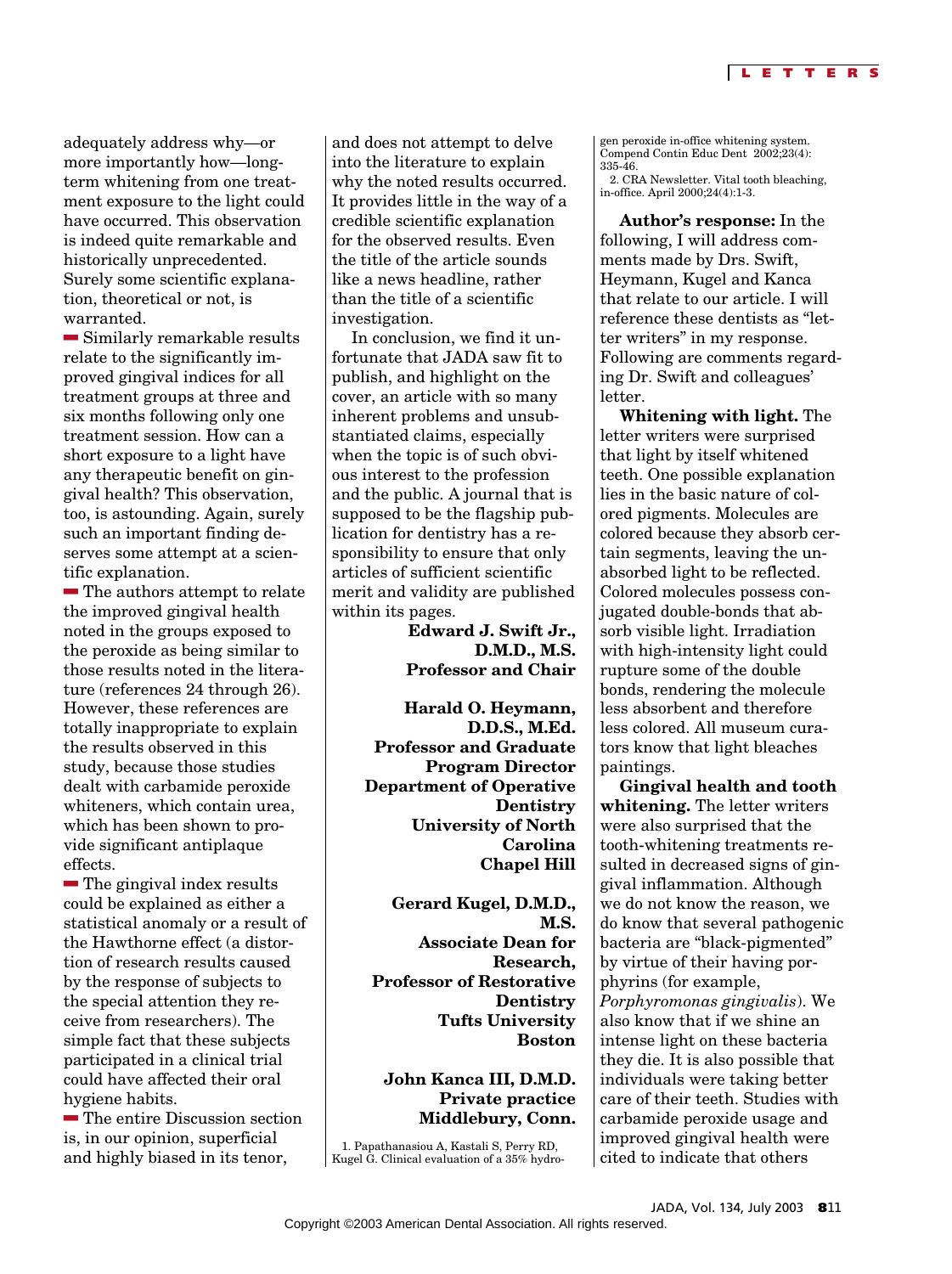using tooth-whitening products have observed gingival effects.

**Comparison with published results.** The Papathanasiou study cited to suggest that light has little effect is not comparable to our study because the light source was a curing light. In our own studies, we have found that the curing light is not nearly as effective as the fixed halogen  $light.<sup>1</sup>$ 

Referring to a report from the April 2000 CRA Newsletter, the letter writers suggested that whitening at the level we reported is not within "reasonable expectation." First, all lights are not equal. The particular light used in this study as manufactured by BriteSmile produces an intense irradiance of 130-160 mw/cm<sup>2</sup> with negligible ultraviolet output over the entire one-hour period. The newsletter states that the CRA group has not evaluated the BriteSmile system. Reasonable in the mind of the letter writers or not, the level of whitening we measured was reported.

**Experimental design.** The letter writers indicate that the number of appointments needed for a desired degree of tooth whitening for a given subject is often variable. Although this is true, in our study, the number of applications was a controlled variable. The letter writers also state that measurements at one week and one month are important. I see no problem in the time scale we selected (three months and six months). Our data clearly show that the shade increased (became darker), the L\* parameter decreased (became less light) and the b\* parameter increased (became more yellow) between the immediate posttreatment period and

three months. I would expect the same would be true, but to a lesser extent, at one week and one month.

The letter writers suggest that a consensus approach in which one or more examiners are required to come to some level of agreement is somehow superior. This is one approach to measurement; it is not clear that it is superior. It does increase variability. It does not answer many critical questions: If the examiners differ, how are differences resolved? Are responses in some way "averaged" or "arbitrated"? If arbitrated, on what basis is the final arbitration made, or how is an average taken? Isn't arbitration a form of bias with the loudest and most authoritative advocate being the winner? Essentially we are asking that one number be dropped. What is the statistical validation for this procedure? We have chosen the alternative of a single calibrated measurer. There are proponents for both approaches. It is not clear which is superior.

**Calibration.** The letter writers were critical of the calibration methods used in the study. There are two aspects to calibration: precision and accuracy. Precision is virtually impossible to calibrate. This assumes a "gold standard" clinician, but no one tells us where to find one of these. We can and did measure reproducibility. This was evaluated using Vita shade tabs. The test is to obscure the tab identities, mix them up and have the evaluator attempt to arrange them in the correct order. This exercise, repeated many times, indicates that our color evaluator was reproducible 98 percent of the time.

The letter writers were mis-

takenly concerned that perceived calibration error would bias a study. Actually, in a blind experiment, evaluator bias in color would have a principal effect of decreasing sensitivity to detect an effect. Bias toward a particular treatment is controlled by the blinding. The statistical analysis in this study was conducted on a subject basis. The letter writers have deduced correctly that Figure 2 is an illustration of the distribution of shade of individual teeth.

**Colorimeter.** The colorimeter was calibrated according to the manufacturer's instructions each day. The procedure is to measure L\*, a\* and b\* from a provided standard white plate. Analysis of these data indicates that the day-to-day instrument responses varied no more than 1 percent over the duration of the experiment.

The letter writers note that the shade guide measurements were greater than the colorimeter measurements. It has been our consistent observation that the visual discrimination by shade guide is a more statistically powerful change variable than the colorimeter. The colorimeter provides more objectivity but less sensitivity.

**Dehydration.** The letter writers state that "prevention of dehydration with any in-office bleaching procedure is virtually impossible… ." How do the letter writers know it always occurs, and how do they measure it? The most direct method would be to take a standard volume of tooth enamel, measure the water content, whiten the tooth and take another sample and measure the water content. This is clearly a laboratory procedure, not a clinical procedure. We did report that the average